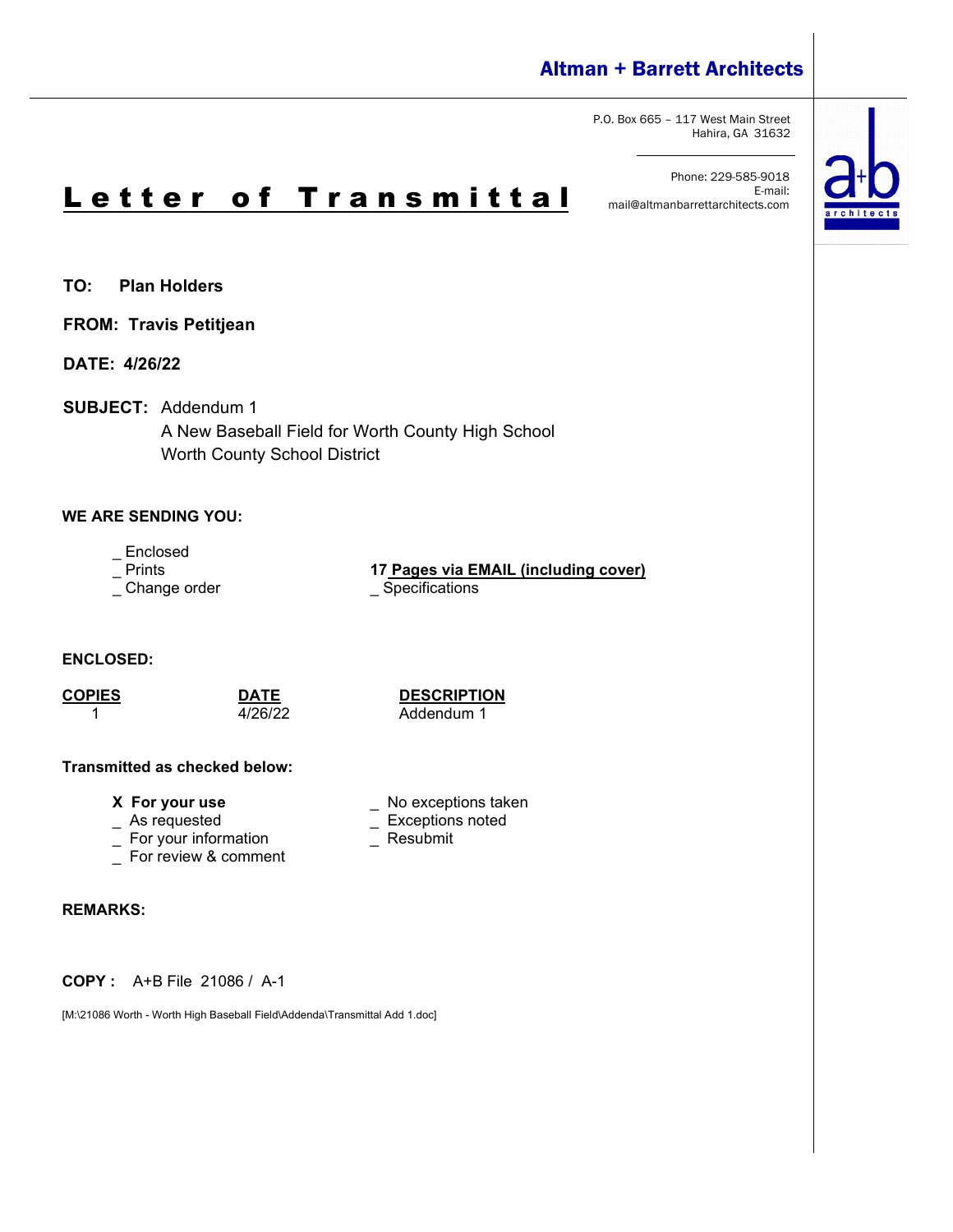# Altman + Barrett Architects

P.O. Box 665 Hahira, GA 31632

Phone: 229-585-9018 E-mail:

**A NEW BASEBALL FIELD FOR WORTH COUNTY HIGH SCHOOL** mail@altmanbarrettarchitects.com**WORTH COUNTY SCHOOL DISTRICT ADDENDUM NO. 1 April 26, 2022**

# **REVISIONS TO THE SPECIFICATIONS:**

- 1. Section 002513 PreBid Meetings:
	- a. Delete in its entirety and replace with the attached Section 002513 PreBid Meetings which revises the date and time to coincide with the Invitation to Bid date and time.
- 2. Section 312000 Earth Moving:
	- a. Delete Section 312000 in its entirety.
- 3. Section 312300 Earthwork
	- a. Delete in its entirety and replace with the attached Section 312300 Earthwork.

## **REVISIONS TO THE DRAWINGS:**

- 4. Sheet E1001:
	- a. Add a duplex receptacle on exterior wall of room 1000-102 to serve irrigation controller. Serve from receptacle circuit #3 and locate receptacle adjacent to the irrigation controller. Provide 2-2" stub out conduits with pull string from irrigation controller to 20' out from building for zone control conductors (provided and installed by irrigation subcontractor). Coordinate exact location prior to rough in with irrigation system installer.

**END**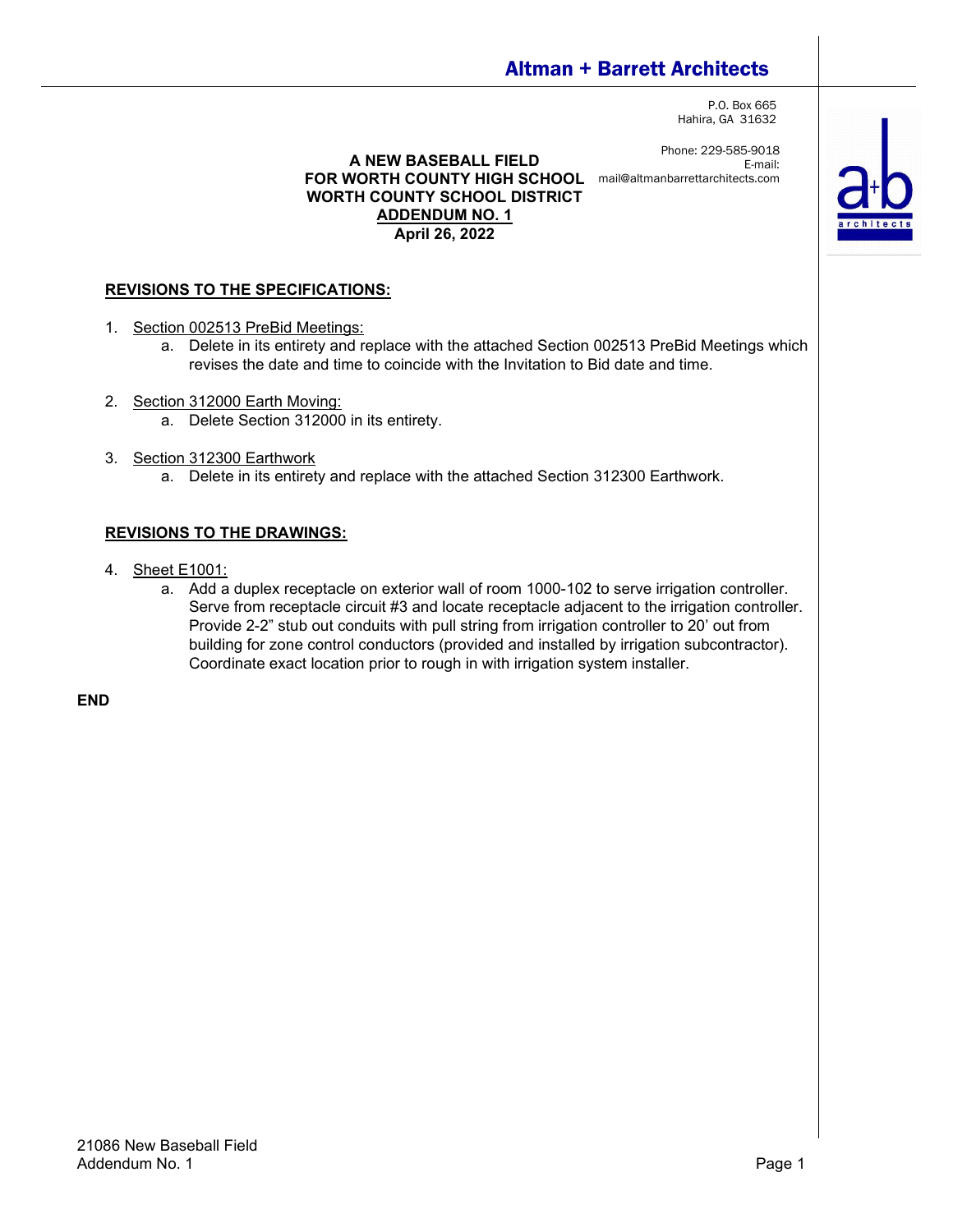# SECTION 002513

#### PREBID MEETINGS

#### PART 1 - PREBID MEETING

- 1.01 **Architect** will conduct a Prebid meeting as indicated below:
	- A. Meeting Date: **May 9, 2022**.
	- B. Meeting Time: **10:00 a.m.**, local time.
	- Location: Worth County Middle School, 1305 N. Isabella St., Sylvester, GA 31791.
- 1.02 Attendance:
	- A. Prime Bidders: Attendance at Prebid meeting is **mandatory**.
	- B. Subcontractors: Attendance at Prebid meeting is recommended.<br>C. Notice: Bids will only be accepted from prime bidders represente
	- Notice: Bids will only be accepted from prime bidders represented on Prebid Meeting sign-in sheet.
- 1.03 Bidder Questions: Submit written questions to be addressed at Prebid meeting minimum of **two** business days prior to meeting.
- 1.04 Agenda: Prebid meeting agenda will include review of topics that may affect proper preparation and submittal of bids, including the following:
	- 1. Procurement and Contracting Requirements:
		- a) Advertisement for Bids.
		- b) Instructions to Bidders.
		- c) Bidder Qualifications.
		- d) Bonding.
		- e) Insurance.
		- f) Bid Security.
		- g) Bid Form and Attachments.
		- h) Bid Submittal Requirements.
		- i) Bid Submittal Checklist.
		- j) Notice of Award.
	- 2. Communication during Bidding Period:
		- a) Obtaining documents.<br>b) Access to Project Web
		- Access to Project Web site.
		- c) Bidder's Requests for Information.
		- d) Bidder's Substitution Request/Prior Approval Request.
		- e) Addenda.
	- 3. Contracting Requirements:
		- a) Agreement.<br>b) The Genera
			- The General Conditions.
			- c) The Supplementary Conditions.
			- d) Other Owner requirements.
	- 4. Construction Documents:
		- a) Scopes of Work.
		- b) Temporary Facilities.<br>c) Use of Site.
		- Use of Site.
		- d) Work Restrictions.
		- e) Alternates, Allowances, and Unit Prices.
		- f) Substitutions following award.
	- 5. Separate Contracts:

Specifications are the Property of the Architect and shall not be reproduced in any form without Altman + Barrett Architects<br>Altman + Barrett Architects  $\circ$  2022 Altman + Barrett Architects, P.C. 2002513-1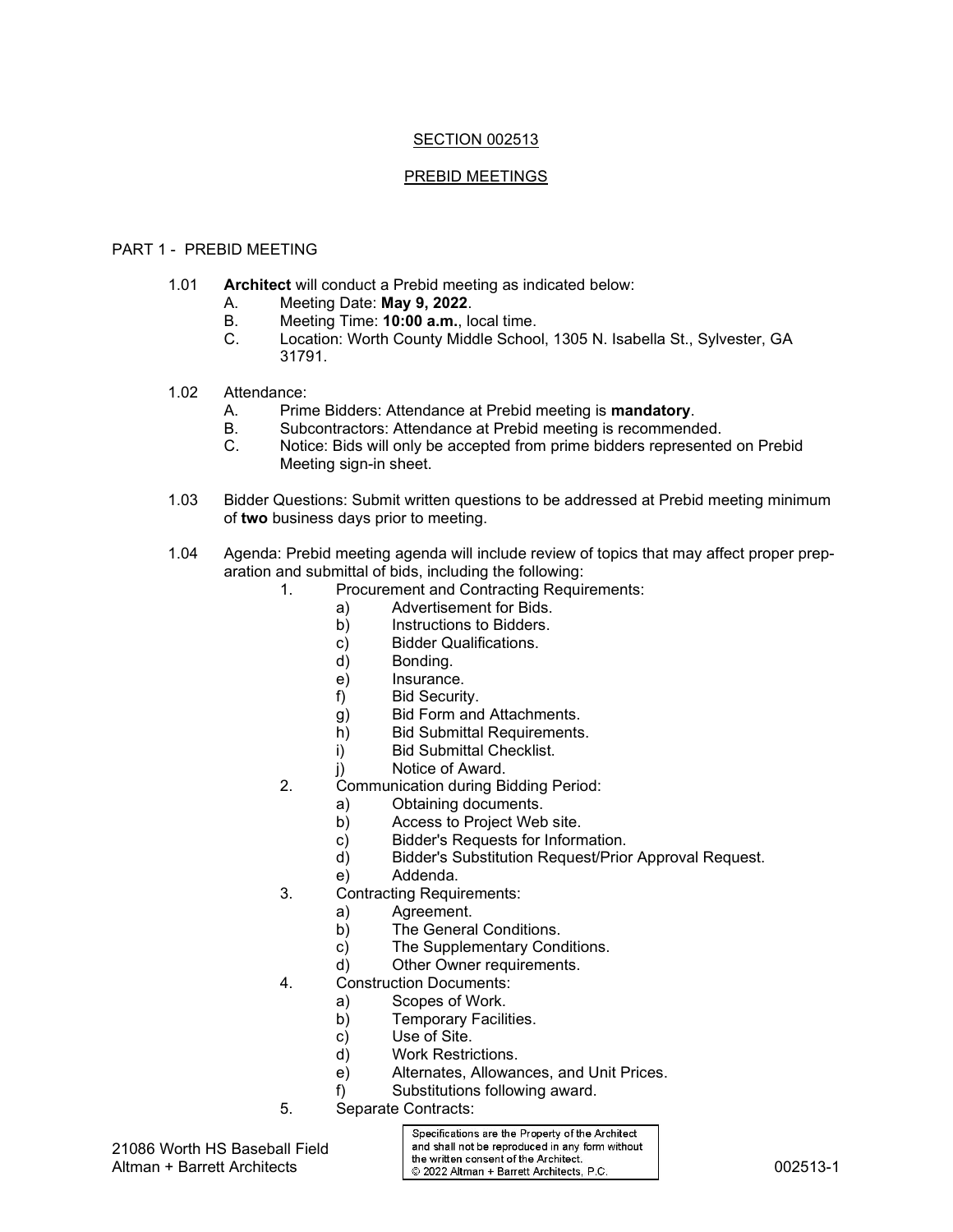- a) Work by Owner.<br>b) Work of Other Co
- Work of Other Contracts.
- 6. Schedule:
	- Project Schedule.
	- b) Contract Time.
	- c) Other Bidder Questions.
- 7. Site/facility visit or walkthrough.
- 8. Post-Meeting Addendum.
- 1.05 Minutes: Entity responsible for conducting meeting will record and distribute meeting minutes to attendees and others known by the issuing office to have received a complete set of Procurement and Contracting Documents. Minutes of meeting are issued as Available Information and do not constitute a modification to the Procurement and Contracting Documents. Modifications to the Procurement and Contracting Documents are issued by written Addendum only.<br>A. Sign-in Sheet: N
	- Sign-in Sheet: Minutes will include list of meeting attendees.
	- B. List of Planholders: Minutes will include list of planholders.

END OF DOCUMENT 002513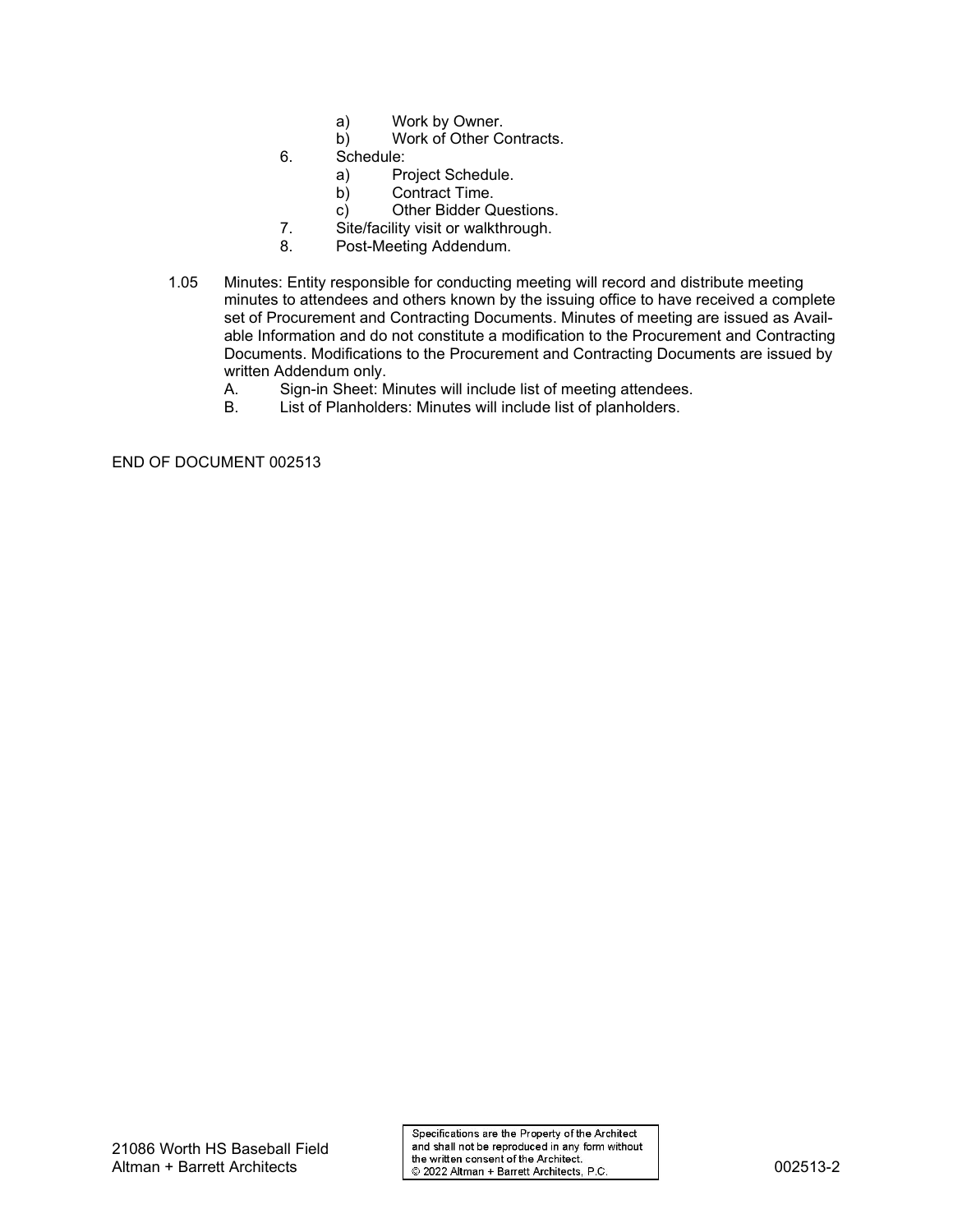#### SECTION 312300

#### EARTHWORK

#### PART 1 - GENERAL

#### 1.1 RELATED DOCUMENTS

A. Drawings and general provisions of the Contract, including General and Supplementary Conditions and Division 1 Specification Sections, apply to this Section.

#### 1.2 SUMMARY

- A. This Section includes the following:
	- 1. Preparing subgrades for synthetic turf fields, slabs-on-grade, walks, pavements, parking areas, driveways, lawns and grasses.
	- 2. Spreading and finish grading of topsoil on all site areas including lawn and landscape areas.<br>3. Excavating and backfilling for synthetic sports fields and paving
	- Excavating and backfilling for synthetic sports fields and paving.
	- 4. Excavating and backfilling for utility trenches.<br>5. Excavating and backfilling pits for buried utility
	- 5. Excavating and backfilling pits for buried utility structures.<br>6. Removing sediment from storage areas.
	- Removing sediment from storage areas.
	- 7. Stockpile excess soil on site.
- B. Related Sections include the following:
	- 1. Division 1 Section "Temporary Facilities and Controls" for temporary controls, utilities, and support facilities.
	- 2. Division 31 Section "Site Clearing" for temporary erosion and sedimentation control measures, site stripping, grubbing, stripping and stockpiling topsoil, and removal of above- and belowgrade improvements and utilities.

#### 1.3 DEFINITIONS

- A. Backfill: Soil material or controlled low-strength material used to fill an excavation.
	- 1. Initial Backfill: Backfill placed beside and over pipe in a trench, including haunches to support sides of pipe.
	- 2. Final Backfill: Backfill placed over initial backfill to fill a trench.
- B. Bedding Course: Course placed over the excavated subgrade in a trench before laying pipe or synthetic field.
- C. Borrow Soil: Satisfactory soil imported from off-site for use as fill or backfill. Offsite borrow areas shall be approved by the Geotechnical firm prior to use.
- D. Drainage Course: Aggregate layer supporting the slab-on-grade that also minimizes upward capillary flow of pore water.

Specifications are the Property of the Architect and shall not be reproduced in any form without 2 1000 WORTH TO DASEDAILLED | the written consent of the Architect.<br>Carter Engineering Group, LLC | © 2022 Altman + Barrett Architects, P.C. | 312300 - 1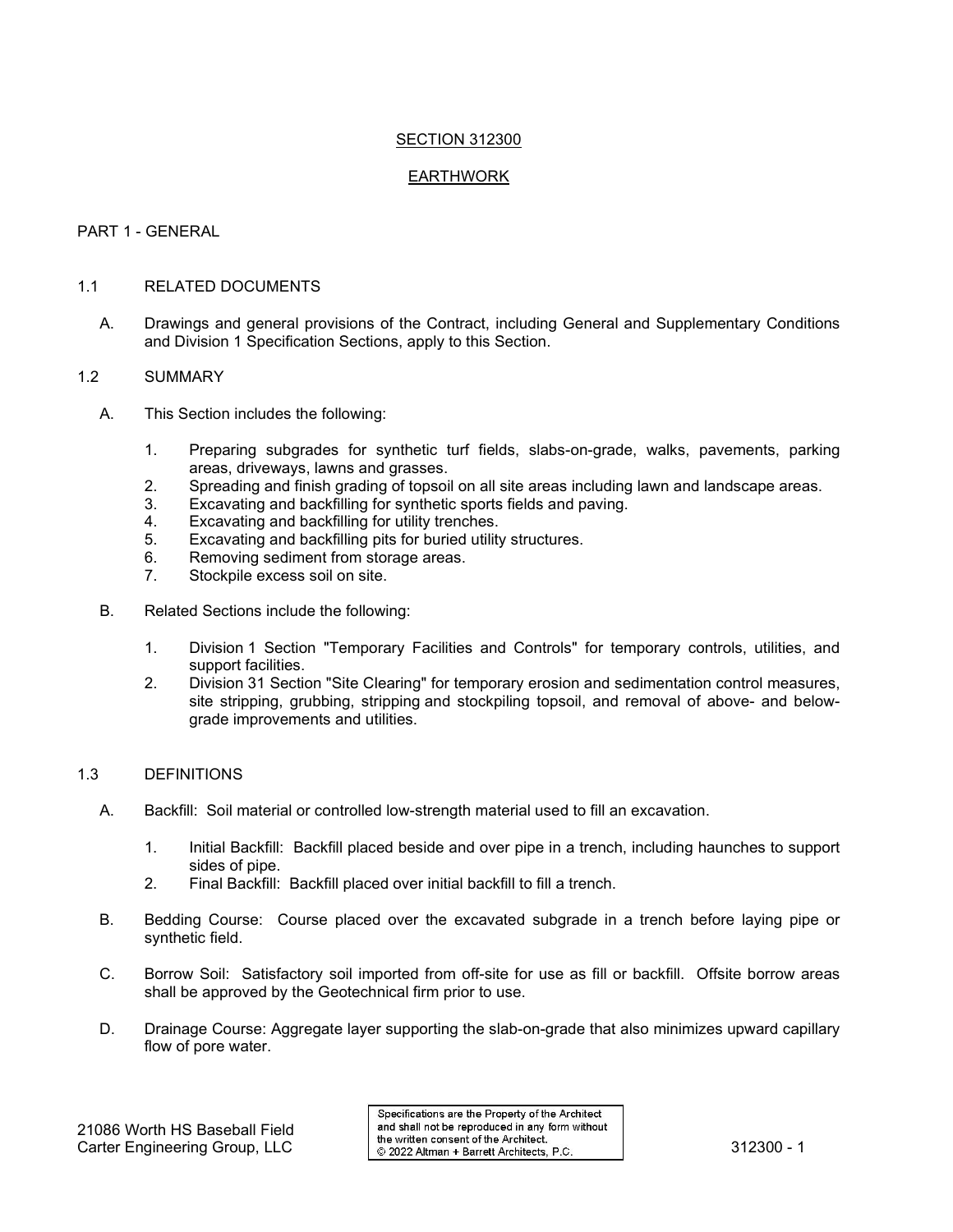- E. Excavation: Removal of material encountered above subgrade elevations and to lines and dimensions indicated.
	- 1. Authorized Additional Excavation: Excavation below subgrade elevations or beyond indicated lines and dimensions as directed by Engineer. Authorized additional excavation and replacement material will be paid for according to Contract provisions.
	- 2. Bulk Excavation: Excavation more than 10 feet in width and more than 30 feet in length.
	- 3. Boulder Excavation: Includes the excavation of existing boulders and previously blasted rock that was buried on the site during previous construction that cannot be used for initial backfill of pipes.
	- 4. Unauthorized Excavation: Excavation below subgrade elevations or beyond indicated lines and dimensions without direction by Engineer. Unauthorized excavation, as well as remedial work directed by Engineer, shall be without additional compensation.
- F. Fill: Soil materials used to raise existing grades.
- G. Rock: Rock material in beds, ledges, unstratified masses, conglomerate deposits, and boulders of rock material that exceed 1 cu. yd. for bulk excavation (Mass Rock) or 1 cu. yd. for footing, trench, and pit excavation (Confined Excavation / Trench Rock) that cannot be removed by rock excavating equipment equivalent to the following in size and performance ratings:
	- 1. Mass Excavation: Any material that cannot be excavated with a single tooth ripper mounted on a crawler tractor having a minimum draw pull be rated no less than 80,000 pounds (Caterpillar D-8 or equivalent).
	- 2. Excavation of Footings and Trenches (Trench Rock): Late-model, track-mounted hydraulic excavator; having a bucket equipped with rock teeth and having a curling force rating of not less than 40,000 pounds; measured according to SAE J-1179.
		- a. Trench rock shall consist of rock associated with linear excavations for storm or utility pipes or footings with a width of ten feet (10') or less.
	- 3. Any material that may be classified as rock or boulders shall be evaluated by the Geotechnical Engineer or his representative prior to excavation. No claims for payment of rock excavation will be paid for unless the excavation is witnessed and verified by a representative of the Geotechnical Testing Company.
- H. Soil Materials: Defined under Part 2 "Products", if not defined here.
- I. Structures: Buildings, footings, foundations, retaining walls, slabs, tanks, curbs, mechanical and electrical appurtenances, or other man-made stationary features constructed above or below the ground surface.
- J. Subgrade: Surface or elevation remaining after completing excavation, or top surface of a fill or backfill immediately below base, drainage fill, or topsoil materials.
- K. Topsoil: Shall be as defined in Division 31 Section "Site Clearing."
- L. Utilities: On-site underground pipes, conduits, ducts, and cables, as well as underground services within buildings.

## 1.4 SUBMITTALS

A. Material Test Reports: From a qualified testing agency indicating and interpreting test results for compliance of the following with requirements indicated:

Specifications are the Property of the Architect and shall not be reproduced in any form without Carter Engineering Group, LLC<br>Carter Engineering Group, LLC 82022 Altman + Barrett Architects, P.C. 312300 - 2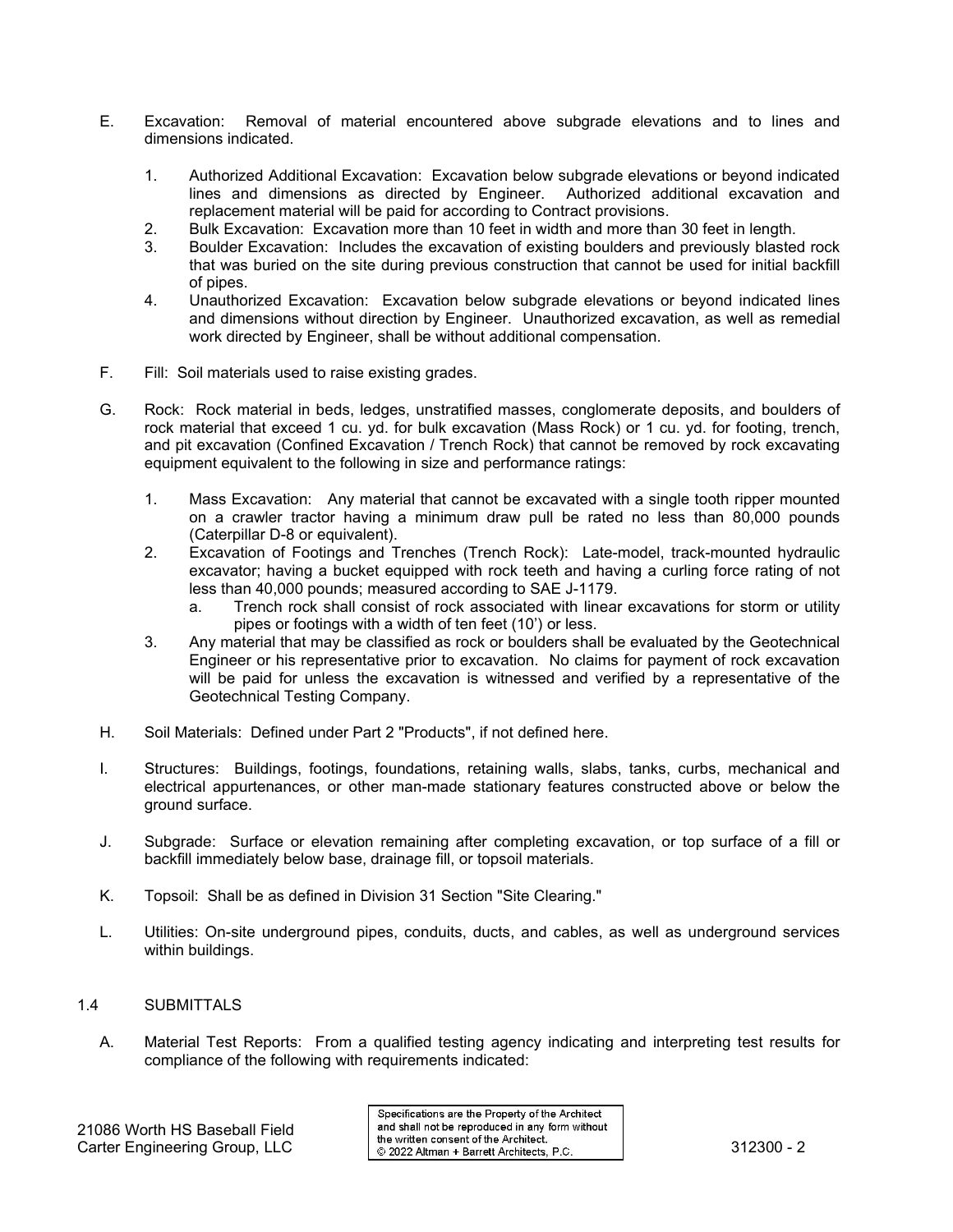- 1. Classification according to ASTM D 2487 of each on-site and borrow soil material proposed for fill and backfill.
- 2. Laboratory compaction curve according to ASTM D 698 for on-site soil material proposed for fill and backfill.
- B. Preexcavation Photographs or Videotape: Show existing conditions of adjoining construction and site improvements, including finish surfaces that might be misconstrued as damage caused by earthwork operations. Submit before earthwork begins.
- C. Photographic documentation of each section of storm drainage taken structure to structure at time pipe is bedded in stone shall be provided to the Owner prior to spreading of topsoil.

#### 1.5 REGULATORY REQUIREMENTS

- A. Verify and comply with all Federal, OSHA, State, County, City or local requirements concerning earthwork, excavation, and related activities.
- B. WARNING: NO PERSON(S) SHALL ENTER MANHOLES OR OTHER UNDERGROUND STRUCTURES, TRENCHES, OR EXCAVATIONS WITHOUT PROTECTIVE BREATHING APPARATUS AND AT LEAST ONE OTHER PERSON PRESENT FOR SAFETY AND MONITORING AT ALL TIMES.

#### 1.6 QUALITY ASSURANCE

- A. Geotechnical Testing Agency Qualifications: An independent testing agency qualified according to ASTM E 329 to conduct soil materials and rock-definition testing, as documented according to ASTM D 3740 and ASTM E 548. Soil tests, field density tests, and, observation and report of predensification shall be made by a Geotechnical Testing Agency (Geotechnical Engineer) paid for in accordance with Division 1 Requirements.
- B. Perform excavation work in compliance with applicable requirements of governing authorities having jurisdiction.
	- 1. Protect structures, utilities, sidewalks, pavement and other facilities from damage caused by settlement, lateral movement, undermining, washout, and other hazards created by earthwork operations.
	- 2. The Contractor, and all sub-contractors, shall be responsible for all safety measures, procedures, or devices as required by OSHA, Federal, State or local authorities. No person shall enter a manhole or other underground structure without protective breathing apparatus, and at least one other person present for safety. All earthwork, trenching, and grading operations shall conform to minimum OSHA requirements for safety, shoring, bracing, and protective measures.
- C. Barricade open excavations occurring as part of this work and post with warning lights.
	- 1. Operate warning lights as recommended by authorities having jurisdiction.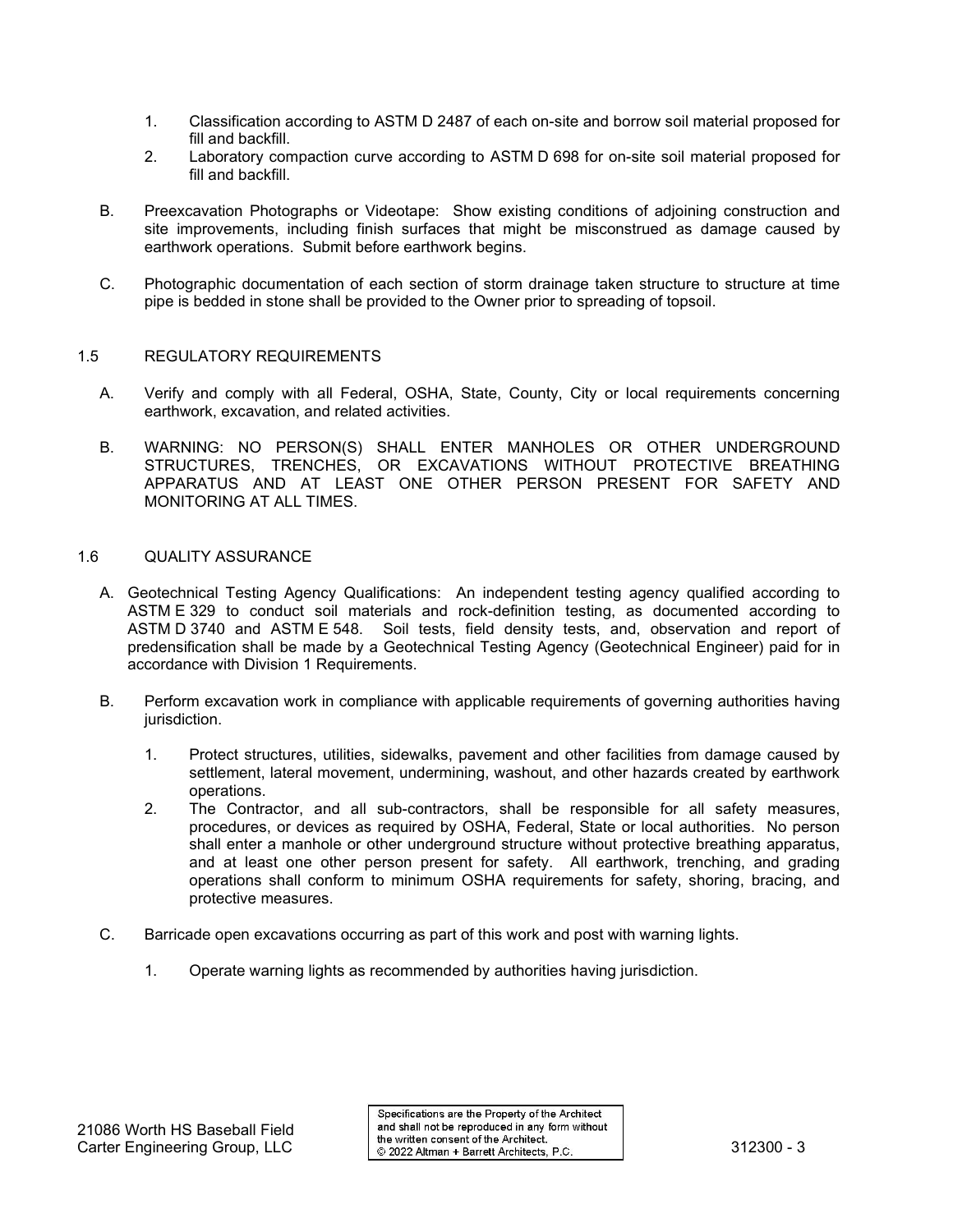## 1.7 PROJECT CONDITIONS

- A. Existing Utilities: Do not interrupt utilities serving facilities occupied by Owner or others unless permitted in writing by Engineer and then only after arranging to provide temporary utility services according to requirements indicated.
	- 1. Notify Engineer not less than two days in advance of proposed utility interruptions.
	- 2. Do not proceed with utility interruptions without Engineer's written permission.<br>3. Contact utility-locator service for area where Project is located before excavati
	- Contact utility-locator service for area where Project is located before excavating.
- B. Demolish and completely remove from site existing underground utilities indicated to be removed. Coordinate with utility companies to shut off services if lines are active.

#### PART 2 - PRODUCTS

#### 2.1 SOIL MATERIALS

- A. Satisfactory Suitable Soils: Satisfactory (suitable) soil materials are limited to soils classified in accordance with ASTM D 2487 Soil Classification Groups GC, SC, CL, GW, GP, GM, SW, SP, SM and ML or a combination of these groups; free of rock or gravel larger than 3 inches in any dimension, debris, waste, frozen materials, vegetation, and other deleterious matter and having a liquid limit less than 45, plastic index less than 25 and a Standard Proctor maximum dry density (ASTM D-698) greater than 100 pcf.
- B. Unsatisfactory Soils: Soil Classification Groups OL, CH, MH, OH, and PT according to ASTM D 2487 or a combination of these groups.
	- 1. Unsatisfactory soils also include satisfactory soils not maintained within 2 percent of optimum moisture content at time of compaction. Rework of these soils shall be at the Contractor's expense.
- C. Unsuitable soil/materials are soils or materials defined as Soil Classification Groups OL, CH, MH, OH and PT and/or that are not suitable or appropriate for their intended use as determined by the Testing Agency or the Engineer of Record.
- D. Base Course: Graded, crushed aggregate base conforming to Georgia Department of Transportation specifications.
- E. Backfill and Fill Materials: Satisfactory soil materials free of clay, rock or gravel larger than 2" in any dimension, debris, waste, frozen material, vegetable or other deleterious matter.
- F. Granular Fill: Washed, evenly graded mixture of crushed stone of size noted on Drawings.
- G. Granular Aggregate Base For Use As Drainage Course Under Slabs-On-Grade: Granite/Gneiss Crusher Run or Crushed Concrete with Granite or Gneiss aggregate complying with GDOT Subsection 815.2.01 for Group II aggregates, except that the aggregate may be recycled concrete.
- H. Drainage Fill For Use As Drainage Course Under Slabs-On-Grade: Narrowly graded mixture of washed crushed stone, or crushed or uncrushed gravel; ASTM D448; coarse-aggregate grading Size 57; with 100 percent passing a 1-1/2-inch sieve and zero to 5 percent passing a No. 8 sieve.
- I. Sand For Use As Drainage Course Under Slabs-On-Grade: ASTM C33/C33M, fine aggregate.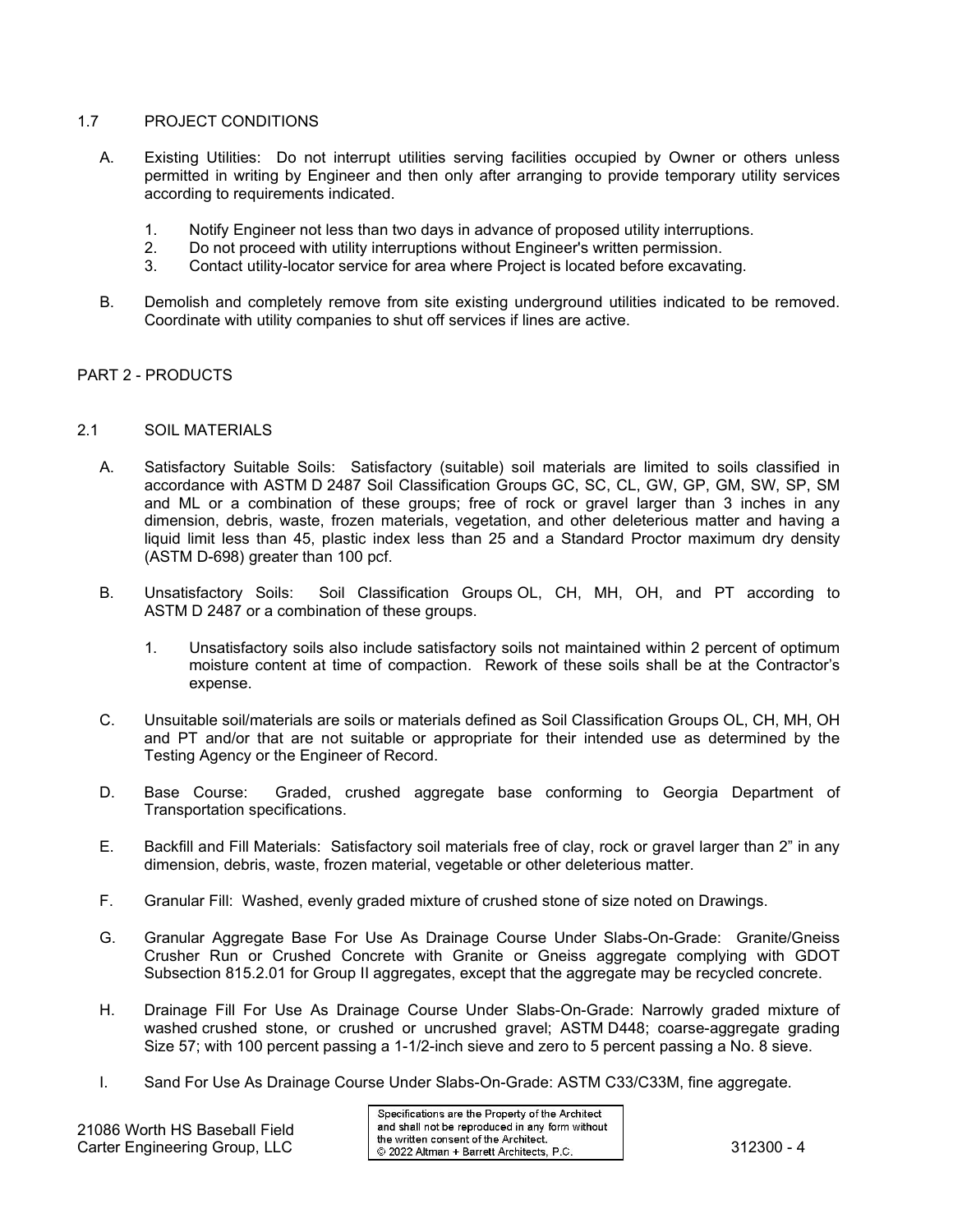## 2.2 CONTROLLED LOW-STRENGTH MATERIAL

- A. Controlled Low-Strength Material: Self-compacting, flowable concrete material produced from the following:
	- 1. Portland Cement: ASTM C150/C150M, Type I Type II or Type III.
	- 2. Fly Ash: ASTM C618, Class C or F.<br>3. Normal-Weight Aggregate: ASTM C
	- 3. Normal-Weight Aggregate: ASTM C33/C33M, 3/8-inch nominal maximum aggregate size.
	- Water: ASTM C94/C94M.
	- 5. Air-Entraining Admixture: ASTM C260/C260M.
- B. Produce conventional-weight, controlled low-strength material with 140-psi compressive strength when tested according to ASTM C495/C495M.

#### 2.3 ACCESSORIES

- A. Warning Tape: Acid- and alkali-resistant polyethylene film warning tape manufactured for marking and identifying underground utilities, 6 inches wide and 4 mils thick continuously inscribed with a description of the utility; colored as follows:
	- 1. Blue: Water systems.<br>2. Green: Storm Sewer 9.
	- Green: Storm Sewer Systems.
	- 3. Green: Sewer Systems

## PART 3 - EXECUTION

#### 3.1 PREPARATION

- A. Protect structures, utilities, sidewalks, pavements, and other facilities from damage caused by settlement, lateral movement, undermining, washout, and other hazards created by earthwork operations.
- B. Preparation of subgrade for earthwork operations including removal of vegetation, topsoil, debris, obstructions, and deleterious materials from ground surface is specified in Division 31 Section "Site Clearing."
- C. Protect and maintain erosion and sedimentation controls, which are specified in Division 31 Section "Site Clearing," during earthwork operations.

#### 3.2 SHORING AND BRACING

- A. Stability of Excavations: Slope sides of excavations to comply with local codes and ordinances having jurisdiction. Shore and brace where sloping is not possible because of space restrictions or stability of material excavated.
- B. Maintain sides and slopes of excavations in safe condition until completion of backfilling.
- C. Shoring and Bracing: Provide materials for shoring and bracing, such as sheet piling, uprights, stringers and cross-braces, in good serviceable condition.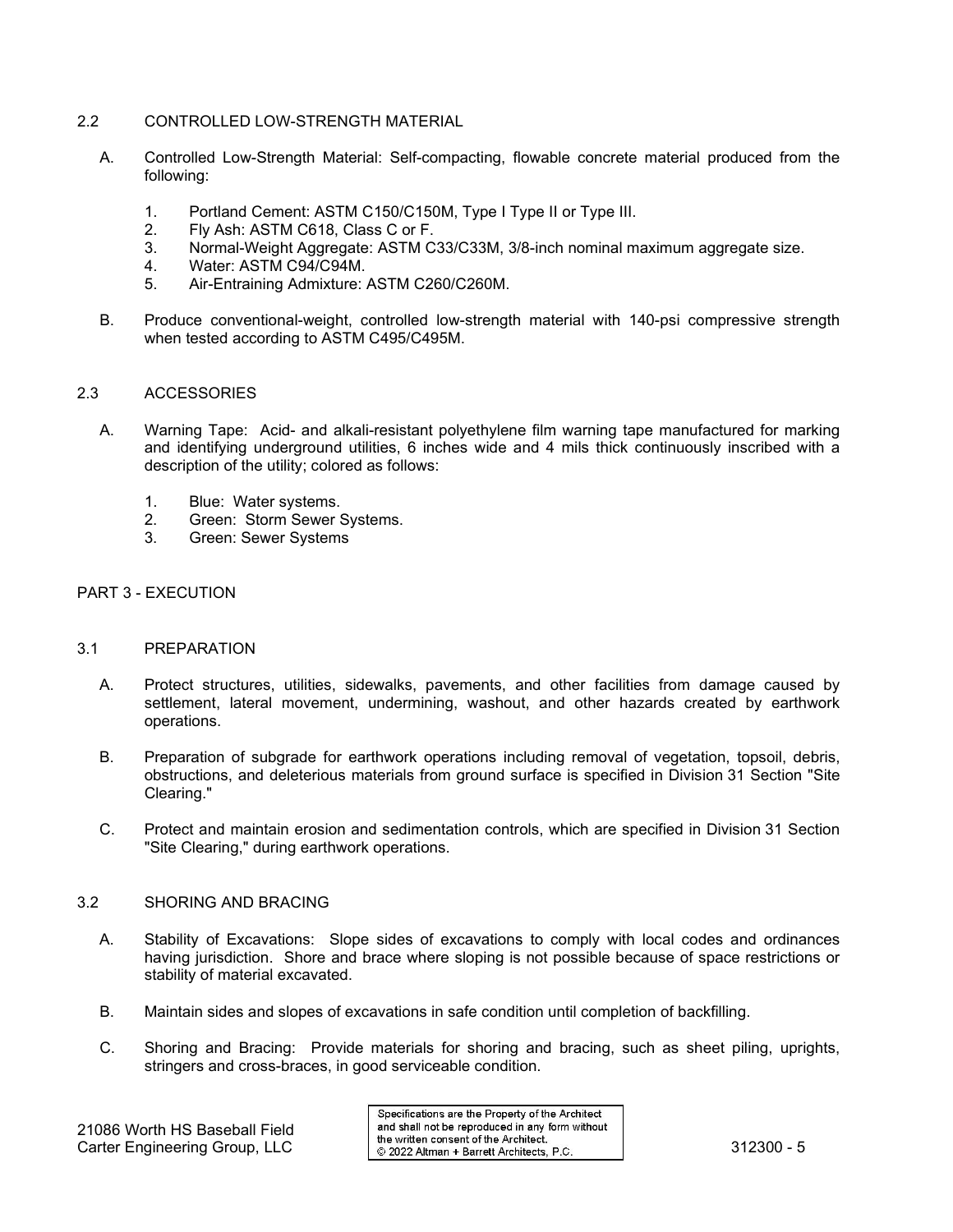- D. Establish requirements for trench shoring and bracing to comply with local codes and authorities having jurisdiction.
- E. Maintain shoring and bracing in excavations regardless of time period excavations will be open. Carry down shoring and bracing as excavation progresses.

## 3.3 DEWATERING

- A. Prevent surface water and ground water from entering excavations, from ponding on prepared or excavated subgrades, and from flooding Project site and surrounding area.
- B. Protect subgrades from softening, undermining, washout and damage by rain or water accumulation.
	- 1. Reroute surface water runoff away from excavated areas. Do not allow water to accumulate in excavations. Do not use excavated trenches as temporary drainage ditches.
	- 2. Install a dewatering system to keep subgrades dry and convey ground water away from excavations. Maintain until dewatering is no longer required.
- C. Convey water removed from excavations and rain water to collecting or run-off areas. Establish and maintain temporary drainage ditches and other diversions outside excavation limits for each structure. Construct temporary drainage ditches to divert groundwater and subsurface water away from building and paving areas. Do not use footing excavations as temporary drainage ditches. Do not permit construction drainage onto adjacent property.
- D. Otherwise satisfactory soils not properly dewatered by the Contractor are not subject to Unit Price or Allowance Payments by the Owner. Contractor shall maintain proper dewatering throughout construction.
- 3.4 EXPLOSIVES
	- A. Do not use explosives.
- 3.5 EXCAVATION, GENERAL
	- A. Classified Excavation: Excavate to subgrade elevations. Material to be excavated will be classified as earth and rock. Do not excavate rock until it has been classified and cross sectioned by the Geotechnical Engineer. The Contract Sum will be adjusted for rock excavation according to Contract provisions.
		- 1. Earth excavation includes excavating pavements and obstructions visible on surface; underground structures, utilities, and other items indicated to be removed; together with soil, boulders, and other materials not classified as rock or unauthorized excavation.
			- a. Intermittent drilling; ram hammering; or ripping of material not classified as rock excavation is earth excavation.
		- 2. Rock excavation includes removal and off-site disposal of rock. Remove rock to lines and subgrade elevations indicated to permit installation of permanent construction.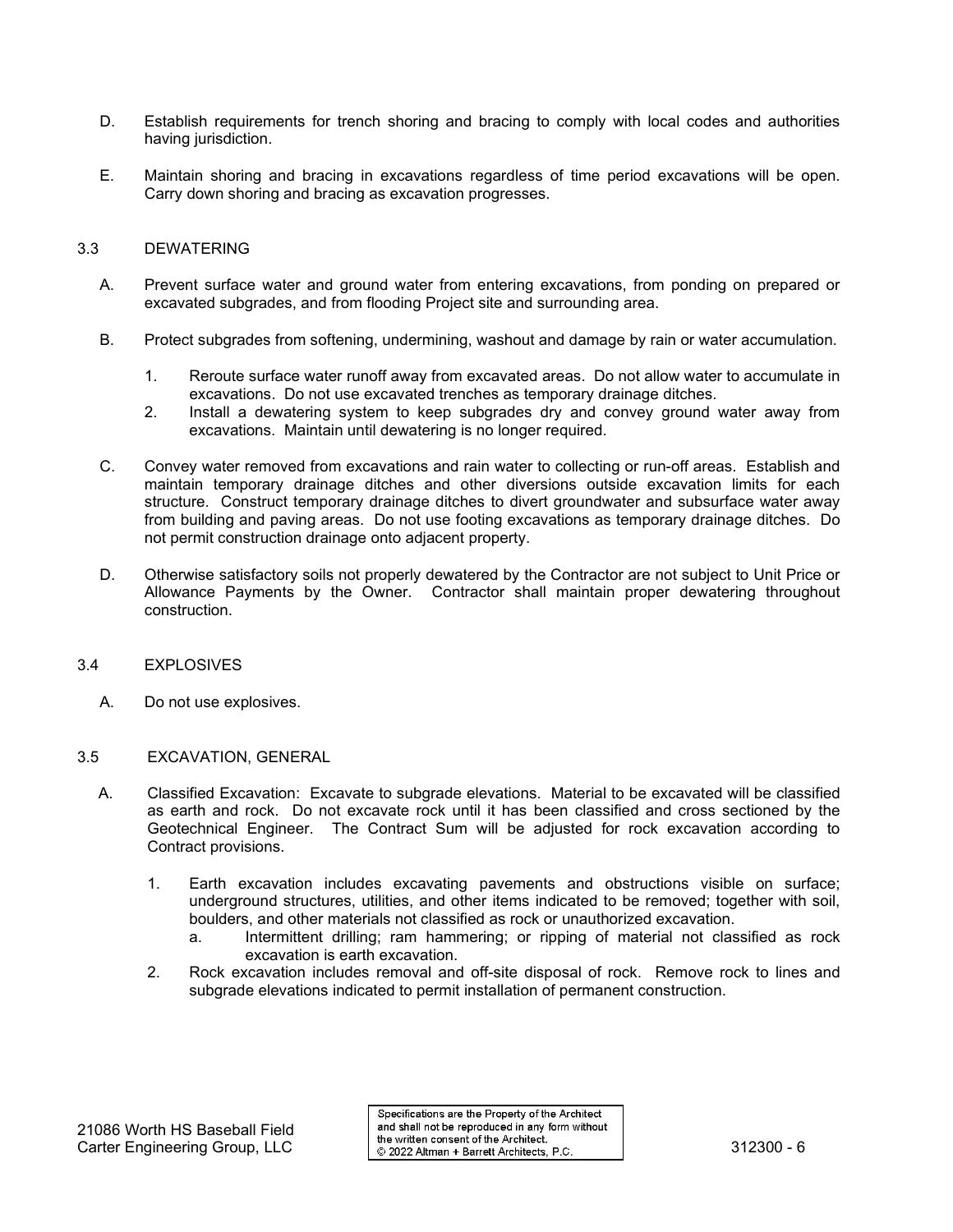#### 3.6 EXCAVATION FOR STRUCTURES

A. Excavate to indicated elevations and dimensions within a tolerance of plus or minus 0.10 feet. If applicable, extend excavations a sufficient distance from structures for placing and removing concrete formwork, for installing services and other construction, and for inspections.

#### 3.7 EXCAVATION FOR WALKS AND PAVEMENTS

A. Excavate surfaces under walks and pavements to indicated lines, cross sections, elevations, and subgrades.

#### 3.8 EXCAVATION FOR UTILITY TRENCHES

- A. Excavate trenches to indicated gradients, lines, depths, and elevations.
	- 1. Beyond building perimeter, excavate trenches to allow installation of top of pipe at elevations indicated or below frost line, whichever is deeper.
- B. Excavate trenches to uniform widths to provide the following clearance on each side of pipe or conduit. Excavate trench walls vertically from trench bottom to 12 inches higher than top of pipe or conduit, unless otherwise indicated or required for safety purposes.
	- 1. Clearance: 12 inches each side of pipe or conduit unless pipe is in rock, in which case excavation shall be 6 inches clear on each side of pipe.
- C. Trench Bottoms: Excavate and shape trench bottoms to provide uniform bearing and support of pipes and conduit. Shape subgrade to provide continuous support for bells, joints, and barrels of pipes and for joints, fittings, and bodies of conduits. Remove projecting stones and sharp objects along trench subgrade.
	- 1. Allow for bedding courses as required for each item.
		- a. Storm Drainage See Details. Provide photographic documentation of all pipe runs, structure to structure, at time of installation and prior to backfilling with soil.

## 3.9 SUBGRADE INSPECTION, PREDENSIFICATION, AND PROOFROLLING

- A. Notify Geotechnical Engineer when excavations have reached required subgrade.
- B. If Geotechnical Engineer determines that unsatisfactory soil is present, continue excavation and replace with compacted backfill or fill material as directed.
- C. The entire stripped subgrade for turf fields, and paving areas shall be scarified and compacted and then proof-rolled as recommended by the Geotechnical Engineer. The compaction efforts shall be sufficient to densify the subgrade of areas to receive fill to a minimum density of 95% in accordance with ASTM-D-698 for a depth of 12 inches. All at grade areas and cut surfaces shall be scarified and compacted to at least 98% of the same criteria for a depth of 12 inches.
- D. Proof-roll subgrade below the turf fields and pavements with heavy pneumatic-tired equipment to identify soft pockets and areas of excess yielding. Do not proof-roll wet or saturated subgrades.
	- 1. Completely proof-roll subgrade in one direction, repeating proof-rolling in direction perpendicular to first direction. Limit vehicle speed to 3 mph.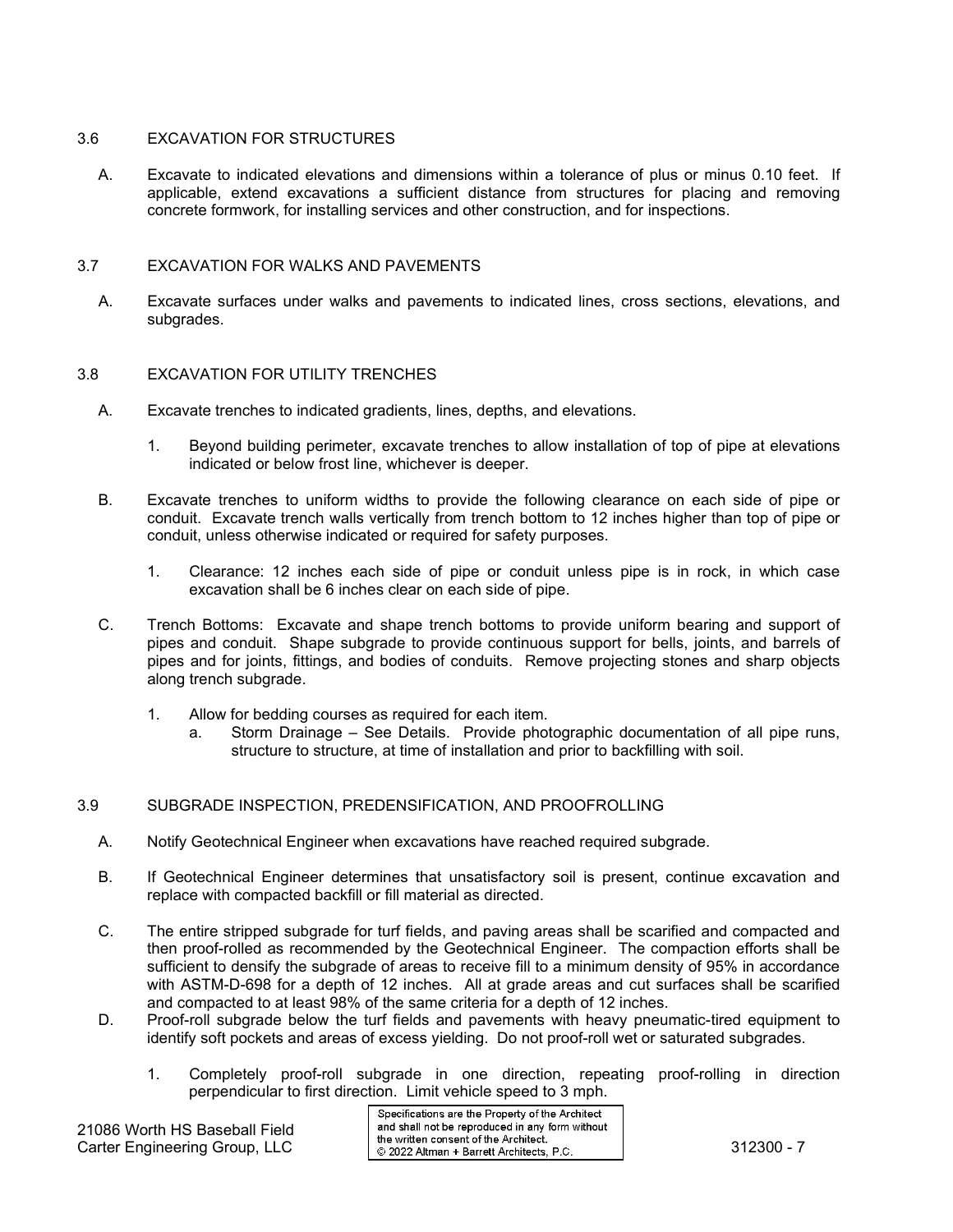- 2. Proof-roll with a loaded 10-wheel, tandem-axle dump truck weighing not less than 15 tons.
- 3. Excavate soft spots, unsatisfactory soils, and areas of excessive pumping or rutting, as determined by Engineer, and replace with compacted backfill or as directed.
- E. Reconstruct subgrades damaged by freezing temperatures, frost, rain, accumulated water, or construction activities, as directed by Engineer, without additional compensation.

#### 3.10 UNAUTHORIZED EXCAVATION

- A. Fill unauthorized excavation under foundations or wall footings by extending bottom elevation of concrete foundation or footing to excavation bottom, without altering top elevation. Controlled lowstrength material may be used when approved by Engineer.
	- 1. Fill unauthorized excavations under other construction or utility pipe as directed by Engineer.

#### 3.11 STORAGE OF SOIL MATERIALS

- A. Stockpile borrow soil materials and excavated satisfactory soil materials without intermixing. Place, grade, and shape stockpiles to drain surface water. Cover to prevent windblown dust.
	- 1. Stockpile soil materials away from edge of excavations. Do not store within drip line of trees to remain.

#### 3.12 BACKFILL

- A. Place and compact backfill in excavations promptly, but not before completing the following:
	- 1. Construction below finish grade including, where applicable, subdrainage, dampproofing, waterproofing, and perimeter insulation.
	- 2. Surveying locations of underground utilities for Record Documents.
	- 3. Testing and inspecting underground utilities.
	- 4. Removing concrete formwork.
	- 5. Removing trash and debris.
	- 6. Removing temporary shoring and bracing, and sheeting.
	- 7. Installing permanent or temporary horizontal bracing on horizontally supported walls.
- B. Place backfill on subgrades free of mud, frost, snow, ice, vegetation, or other deleterious matter.

#### 3.13 UTILITY TRENCH BACKFILL

- A. Do not backfill trenches until tests and inspections have been made and backfilling authorized by the Engineer or authorities having jurisdiction.
- B. Do not backfill storm drain lines until bedded pipe is photographically documented.
- C. Place backfill on subgrades free of mud, frost, snow or ice.
- D. All storm drain trenches shall be backfilled with #57 Stone as shown on the details.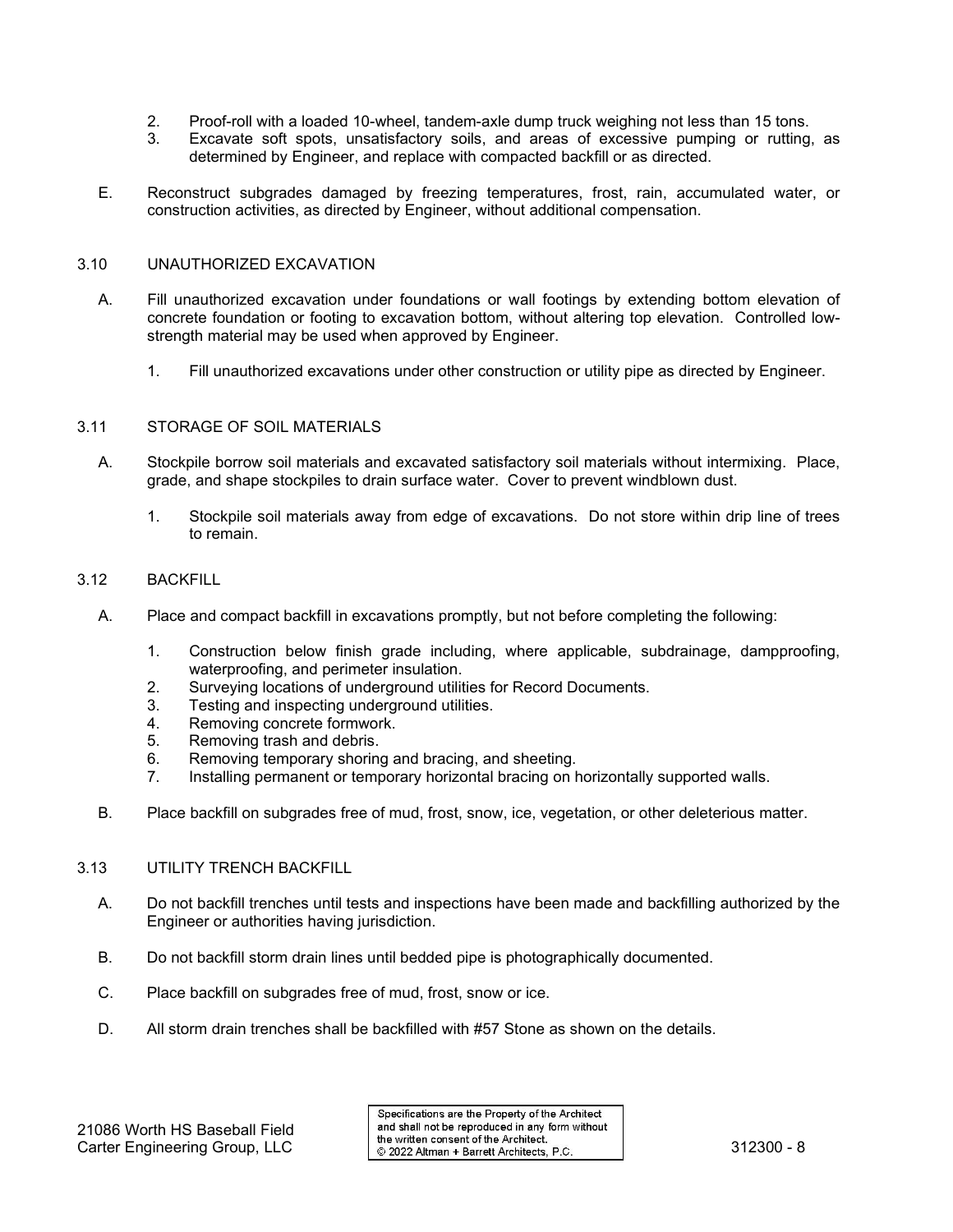- E. Place and compact bedding course on trench bottoms and where indicated. Shape bedding course to provide continuous support for bells, joints, and barrels of pipes and for joints, fittings, and bodies of conduits.
- F. Place and compact initial backfill of satisfactory soil, free of particles larger than 1 inch in any dimension, to a height of 12 inches over the utility pipe or conduit.
	- 1. Carefully compact initial backfill under pipe haunches and compact evenly up on both sides and along the full length of utility piping or conduit to avoid damage or displacement of piping or conduit. Coordinate backfilling with utilities testing.
- G. Backfill voids with satisfactory soils while installing and removing shoring and bracing.
- H. Place and compact final backfill of satisfactory soil to final subgrade elevation.
- I. Install warning tape directly above utilities, 12 inches below finished grade.

#### 3.14 SOIL FILL

- A. Plow, scarify, bench, or break up sloped surfaces steeper than 1 vertical to 4 horizontal so fill material will bond with existing material.
- B. Place and compact fill material in layers to required elevations as follows:
	- 1. Under grass and planted areas, use satisfactory soil material.
	- 2. Under walks and pavements, use satisfactory soil material.
	- Under steps and ramps, use satisfactory soil material.
	- 4. Under building slabs, use satisfactory soil material to floor slab base material.<br>5. Under footings and foundations, use satisfactory soil material.
	- Under footings and foundations, use satisfactory soil material.
- C. Place soil fill on subgrades free of mud, frost, snow, ice, vegetation or deleterious matter.

# 3.15 SOIL MOISTURE CONTROL

- A. Uniformly moisten or aerate subgrade and each subsequent fill or backfill soil layer before compaction to within 3 percent of optimum moisture content.
	- 1. Do not place backfill or fill soil material on surfaces that are muddy, frozen, or contain frost or ice.
	- 2. Remove and replace or scarify and air dry otherwise satisfactory soil material that exceeds optimum moisture content by 3 percent and is too wet to compact to specified dry unit weight.

#### 3.16 COMPACTION OF SOIL BACKFILLS AND FILLS

- A. Place backfill and fill soil materials in layers not more than 8 inches in loose depth for material compacted by heavy compaction equipment, and not more than 4 inches in loose depth for material compacted by hand-operated tampers.
- B. Place backfill and fill soil materials evenly on all sides of structures to required elevations, and uniformly along the full length of each structure to prevent wedging.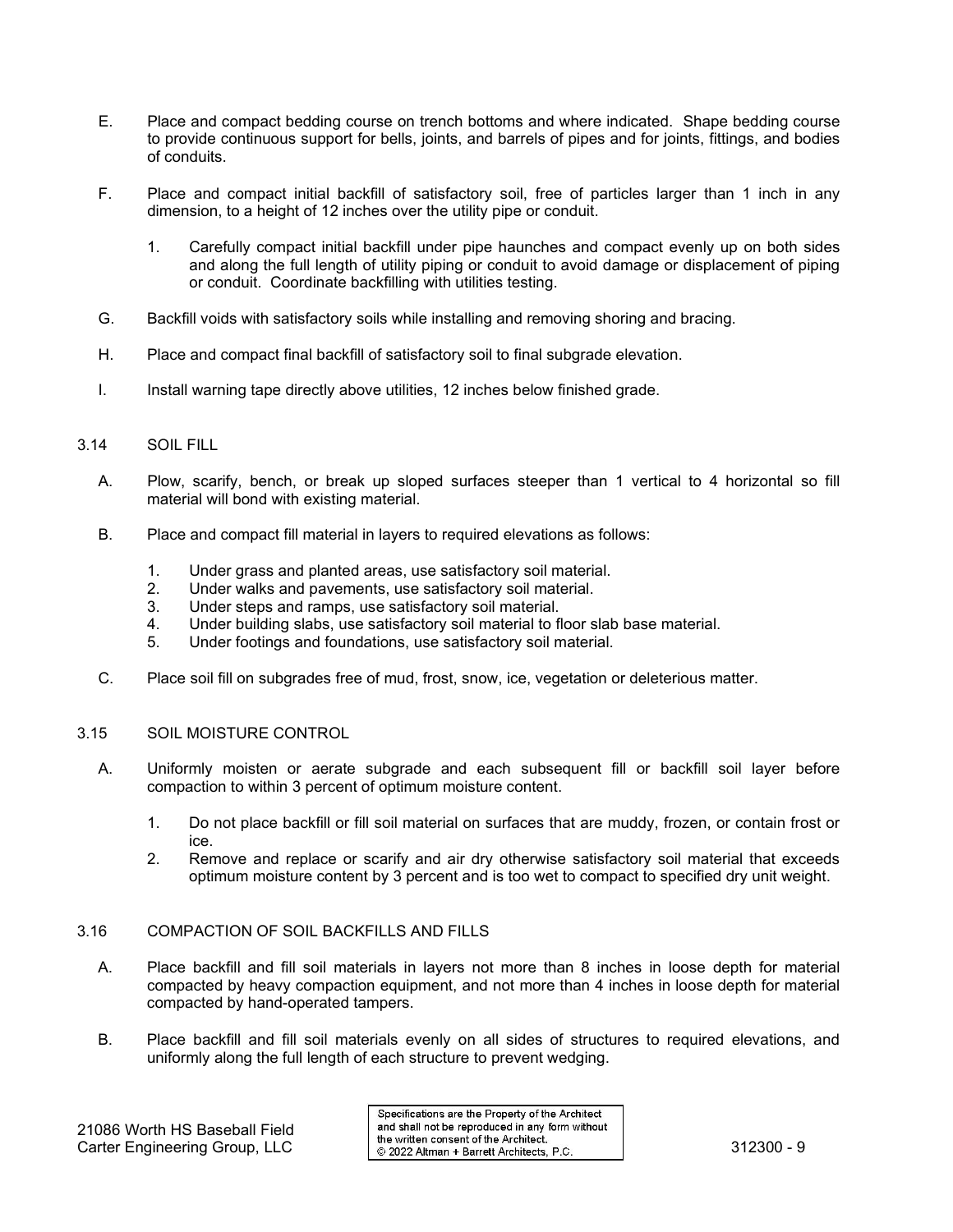- C. Compact soil materials to not less than the following percentages of maximum dry unit weight according to ASTM D 698 and not less than the following percentages of relative density, determined in accordance with ASTM D 2049 for soils which will not exhibit a well-defined moisturedensity relationship.
	- 1. Subgrades for Turf Fields and Pavements: Compact to at least 95 percent of the Standard Proctor Maximum Dry Density. The upper one foot of fill material and subgrade areas shall be compacted to 98% of compaction criteria.
	- 2. Lawn or Landscape Areas: Compact each layer of backfill or fill soil material to 95%.<br>3. Base Material for Payements and Turf Fields: Compact to at least 98 percent of the
	- Base Material for Pavements and Turf Fields: Compact to at least 98 percent of the standard proctor maximum dry density (ASTM D 698).

## 3.17 GRADING

- A. General: Uniformly grade areas to a smooth surface, free of irregular surface changes. Comply with compaction requirements and grade to cross sections, lines, and elevations indicated, allowing for minimum depth of topsoil. Compact with uniform levels or slopes between points where elevations are shown or between such points and existing grades.
	- 1. Provide a smooth transition between adjacent existing grades and new grades.<br>2. Cut out soft spots, fill low spots, and trim high spots to comply with re
	- Cut out soft spots, fill low spots, and trim high spots to comply with required surface tolerances.
- B. Site Grading: Slope grades to direct water away from buildings and to prevent ponding. Finish subgrades to required elevations within the following tolerances:
	- 1. Curbs, Walks, Lawns, and Unpaved Areas: Plus or minus 1/2 inch. Backfill against curbs and pavement edges flush to provide smooth finish in areas to grassed. Grade areas to receive sod to allow for 1-1/2 inch thickness.
	- 2. Pavements: Plus or minus 1/2 inch.

#### 3.18 GRADING OF ALL LAWN AND LANDSCAPE AREAS

- A. General: Uniformly grade areas including adjacent transition areas. Smooth finish surfaces within specified to within plus or minus 0.10' between points where elevations are shown or between such points and existing grades. Grade areas adjacent pavement to slope as indicated on the drawings and to prevent ponding of water or sudden changes of grade.
- B. Topsoil Placement:
	- 1. All lawn and landscape areas shall have a 4" uniform layer of topsoil spread prior to final grading. Smooth and compact finished surface with uniform levels between points where elevations are shown or between such points and existing grades.
	- 2. Grade elevation of topsoil relative to walks, curbs, paved surfaces, and drainage structures, manhole tops, valve boxes, etc. to conform to the following criteria.
		- a. Sodded Lawn Areas One and one-half inches below finish grade.
- C. Temporary and Permanent Grassing shall be performed in accordance with Division 32 Section "Landscape Work."

#### 3.19 GRADING FOR SYNTHETIC TURF SUBGRADE

A. Perform grading of athletic fields using laser or GPS controlled grading equipment. Grade subgrades to plus or minus 0.10 feet. Refer to the drawings for subgrade depths.

21086 Worth HS Baseball Field

Specifications are the Property of the Architect and shall not be reproduced in any form without Carter Engineering Group, LLC<br>Carter Engineering Group, LLC 82022 Altman + Barrett Architects, P.C. 312300 - 10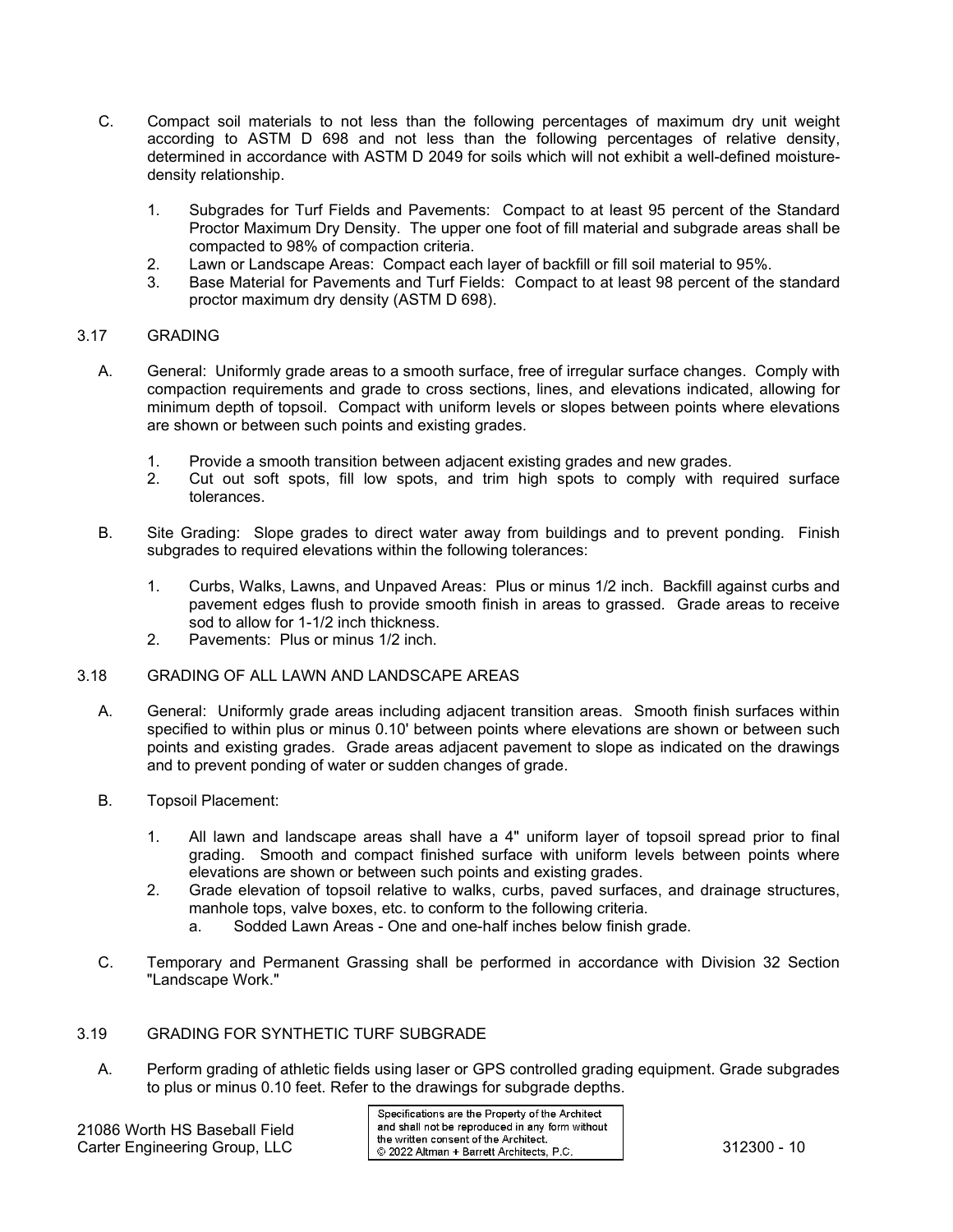# 3.20 BASE COURSE

- A. Place base course on subgrades free of mud, frost, snow, ice, vegetation or deleterious matter.
- B. On prepared subgrade, place base course under pavements as follows:
	- 1. Place base course material over subgrade course under hot-mix asphalt pavement.
	- 2. Shape base course to required crown elevations and cross-slope grades.<br>3. Place base course 8 inches or less in compacted thickness in a single lay
	- Place base course 8 inches or less in compacted thickness in a single layer, unless mandated otherwise by Authorities having jurisdiction.
	- 4. Where indicated on the Drawings, place base course that exceeds 8 inches in compacted thickness in layers of equal thickness, with no compacted layer more than 6 inches thick or less than 3 inches thick.
	- 5. Compact base course at optimum moisture content to required grades, lines, cross sections, and thickness to not less than 100 percent of maximum dry unit weight according to ASTM D 1557.
- C. Pavement Shoulders: Place shoulders along edges of base course to prevent lateral movement. Construct shoulders, at least 12 inches wide, of satisfactory soil materials and compact simultaneously with each subbase and base layer to not less than 95 percent of maximum dry unit weight according to ASTM D 698.

#### 3.21 DRAINAGE COURSE UNDER CONCRETE SLABS-ON-GRADE

- A. Place drainage course on subgrades free of mud, frost, snow, or ice.
- B. Construct Drainage Course of Sand, Drainage Fill, or Granular Base Course.
- C. On prepared subgrade, place and compact drainage course under cast-in-place concrete slabs-ongrade as follows:
	- 4. Place drainage course 6 inches or less in compacted thickness in a single layer.
	- 5. Place drainage course that exceeds 6 inches in compacted thickness in layers of equal thickness, with no compacted layer more than 6 inches thick or less than 3 inches thick.
	- 6. Compact each layer of drainage course to required cross sections and thicknesses to not less than 98 percent of maximum dry unit weight according to ASTM D698.

# 3.22 FIELD QUALITY CONTROL:

- A. Special Inspections: Owner will engage a qualified special inspector to perform the following special inspections:
	- 1. Determine prior to placement of fill that site has been prepared in compliance with requirements.
	- 2. Determine that fill material classification and maximum lift thickness comply with requirements.
	- 3. Determine, during placement and compaction, that in-place density of compacted fill complies with requirements.
- B. Testing Agency: Owner will engage a qualified geotechnical engineering testing agency to perform tests and inspections.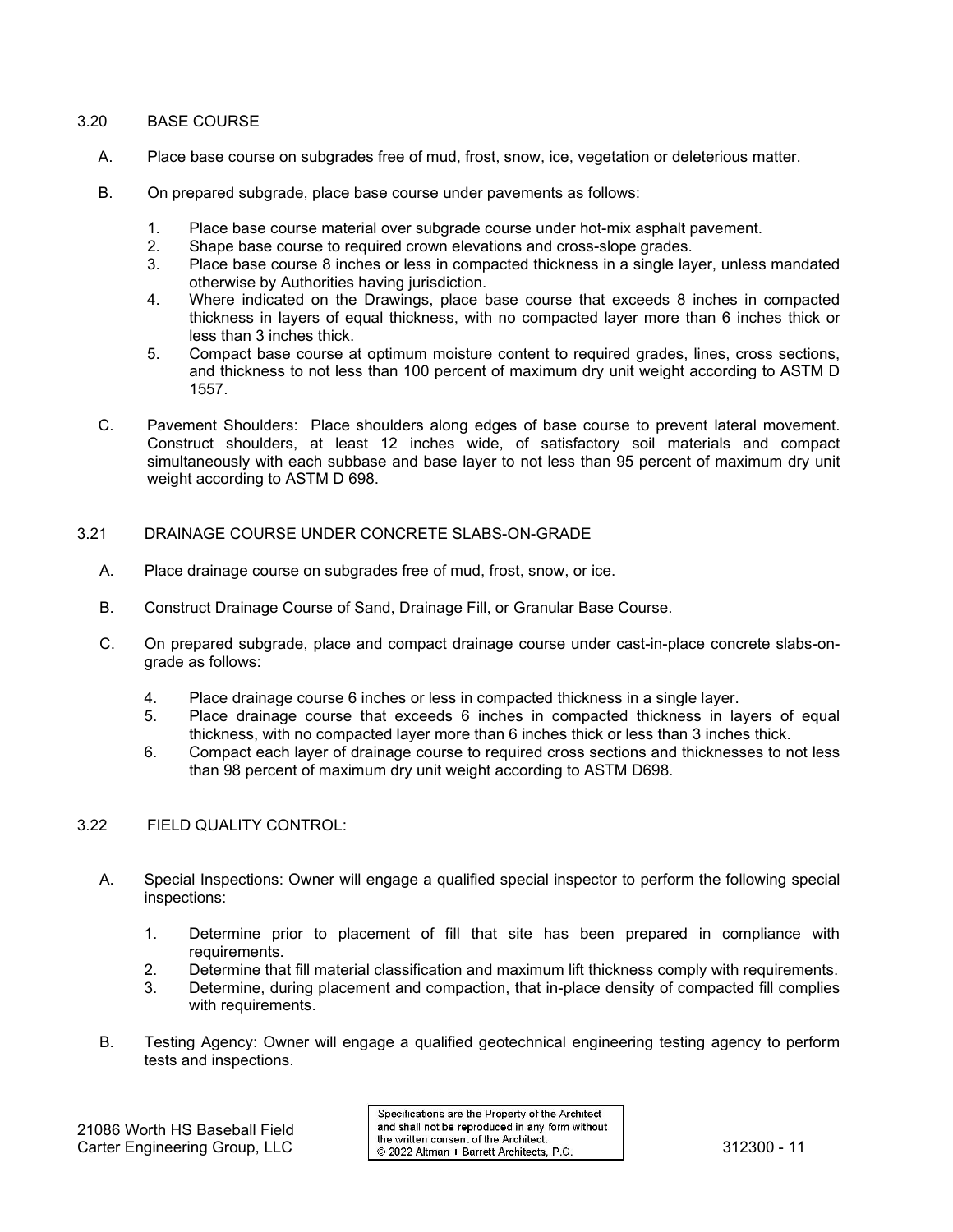- C. Footing Subgrade: At footing subgrades, at least one test of each soil stratum will be performed to verify design bearing capacities. Subsequent verification and approval of other footing subgrades may be based on a visual comparison of subgrade with tested subgrade when approved by Architect.
- D. Quality Control Testing During Construction: Allow testing service to inspect and approve subgrades and fill layers before further construction work is performed. An experienced geotechnical engineer shall observe the pre-densification of the paving areas. One copy of results of all Compaction Test and observations of pre-densification shall be submitted to Owner, Engineer and Engineer.
	- 1. Testing company shall perform field density tests in accordance with ASTM D 2937 (drive cylinder method), ASTM D 2167 (rubber balloon method), as applicable, or nuclear method ASTM D 2922.
	- 2. Pavement Subgrade Areas: Make at least one field density test for each one foot lift for every 5,000 sq. ft. in pavement subgrade areas.
	- 3. Paved and Building Slab Areas: At subgrade and at each compacted fill and backfill layer, at least one test for every 2000 sq. ft. or less of paved area or building slab but in no case fewer than three tests.
	- 4. Foundation Wall Backfill: At each compacted backfill layer, at least one test for every 100 feet or less of wall length but no fewer than two tests.
- B. If in opinion of Engineer, based on testing service reports and inspection, subgrade or fills which have been placed are below specified density, provide additional compaction to meet the requirements specified herein. Re-testing of areas shall be at the Contractor's expense.

## 3.23 PROTECTION

- A. Protect Graded Areas: Protect newly graded areas from traffic, freezing, and erosion. Keep free of trash and debris.
- B. Repair and reestablish grades to specified tolerances where completed or partially completed surfaces become eroded, rutted, settled, or where they lose compaction due to subsequent construction operations or weather conditions.
	- 1. Scarify or remove and replace soil material to depth required; reshape and recompact.
- C. Where settling occurs before Project correction period elapses, remove finished surfacing, backfill with additional soil material, compact, and reconstruct surfacing.
	- 1. Restore appearance, quality, and condition of finished surfacing to match adjacent work, and eliminate evidence of restoration to greatest extent possible.

## 3.24 DISPOSAL OF SURPLUS AND WASTE MATERIALS

A. Disposal: Remove waste material, trash, and debris, and legally dispose of it off Owner's property.

#### 3.25 INSUFFICIENT FILL MATERIAL

A. If the quantity of grading material is insufficient to provide finished grade and subgrade elevations shown on the drawings, the Contractor shall obtain the required material from onsite as directed by the Engineer at no additional cost to the Owner.